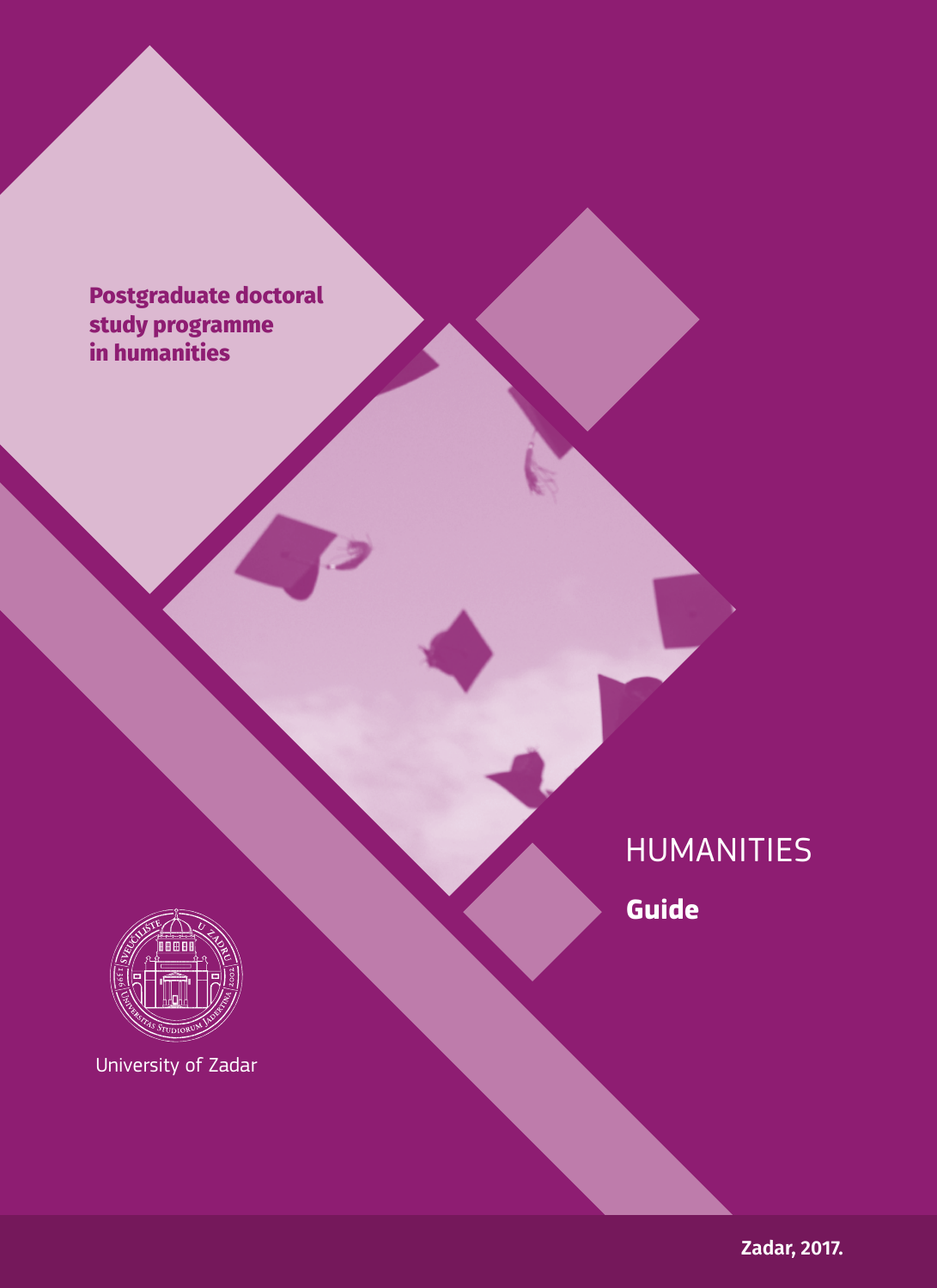HUMANITIES Postgraduate Doctoral Study Guide

Publisher University of Zadar

For the Publisher Dijana Vican, Rector

Graphic design, layout and print Grafikart d.o.o., Zadar

Zadar, 2017

DEPARTMENT OF CLASSICAL PHILOLOGY DEPARTMENT OF CROATIAN AND SLAVIC STUDIES DEPARTMENT OF ENGLISH DEPARTMENT OF ETHNOLOGY AND ANTHROPOLOGY DEPARTMENT OF FRENCH AND IBEROROMANCE STUDIES DEPARTMENT OF GERMAN STUDIES DEPARTMENT OF HISTORY OF ART DEPARTMENT OF ITALIAN STUDIES DEPARTMENT OF LINGUISTICS DEPARTMENT OF PHILOSOPHY

Doctoral Study Manager Rafaela Božić

Deputy of the Doctoral Study Manager Marko Vučetić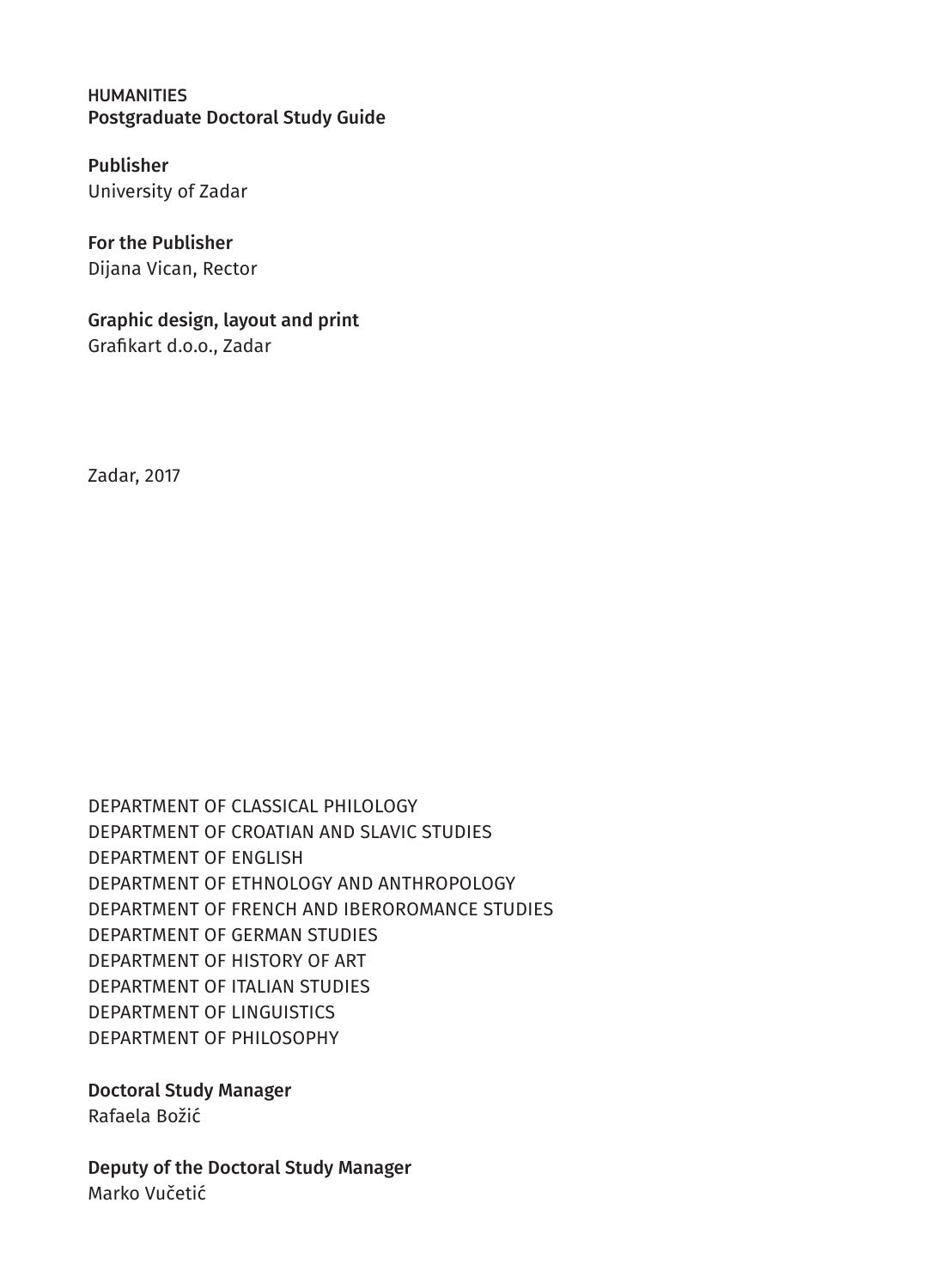# **CONTENT**

| <b>I. INTRODUCTION</b>                                   | 5                |
|----------------------------------------------------------|------------------|
| <b>II. PROGRAMME PURPOSE AND PRINCIPLES OF THE STUDY</b> | 7                |
| STUDY PROGRAMME OBJECTIVES                               | $\overline{7}$   |
| REASONS FOR THE INTRODUCTION OF THE STUDY PROGRAMME      | $\overline{7}$   |
| LEARNING OUTCOMES                                        | 8                |
| PRINCIPLES OF THE STUDY PROGRAMME                        | 9                |
| <b>III. DOCTORAL STUDY PROGRAMME ORGANIZATION</b>        | 9                |
| <b>IV. DOCTORAL STUDY PROGRAMME</b>                      | 10               |
| PROGRAMME DESCRIPTION                                    | 10 <sup>10</sup> |
| DURATION OF THE STUDY                                    | 10               |
| DURATION OF THE STUDY PROGRAMME                          | 10 <sup>1</sup>  |
| <b>V. ENTRY REQUIREMENTS AND CRITERIA</b>                | 11               |
| <b>ENTRY REQUIREMENTS</b>                                | 11               |
| <b>CRITERIA AND SELECTION PROCESS</b>                    | 12               |
| <b>VI. TEACHING PROCESS</b>                              | 14               |
| STRUCTURE AND ORGANIZATION OF THE STUDY                  | 14               |
| COUNSELLING SYSTEM AND STUDY PROGRAMME SUPERVISION       | 16               |
| <b>VII. ADVANCEMENT TO THE NEXT YEAR OF STUDY</b>        |                  |
| AND THE COMPLETION OF THE STUDY                          | 17               |
| ENTRY REQUIREMENTS FOR THE FIRST SEMESTER AND            |                  |
| FOR ALL THE SUBSEQUENT SEMESTERS                         | 17               |
| CRITERIA AND TRANSFER OF ECTS CREDITS                    | 17               |
| PREREQUISITS FOR SUBMISSION OF THE DISSERTATION AND      |                  |
| <b>COMPLETION OF THE STUDY</b>                           | 17               |
| <b>VIII. RESEARCH PROJECTS AND TOPICS - HUMANITIES</b>   | 19               |
| <b>RESEARCH PROJECTS</b>                                 | 19               |
| <b>RESEARCH TOPICS</b>                                   | 19               |
| IX. DS QUALITY MONITORING                                | 19               |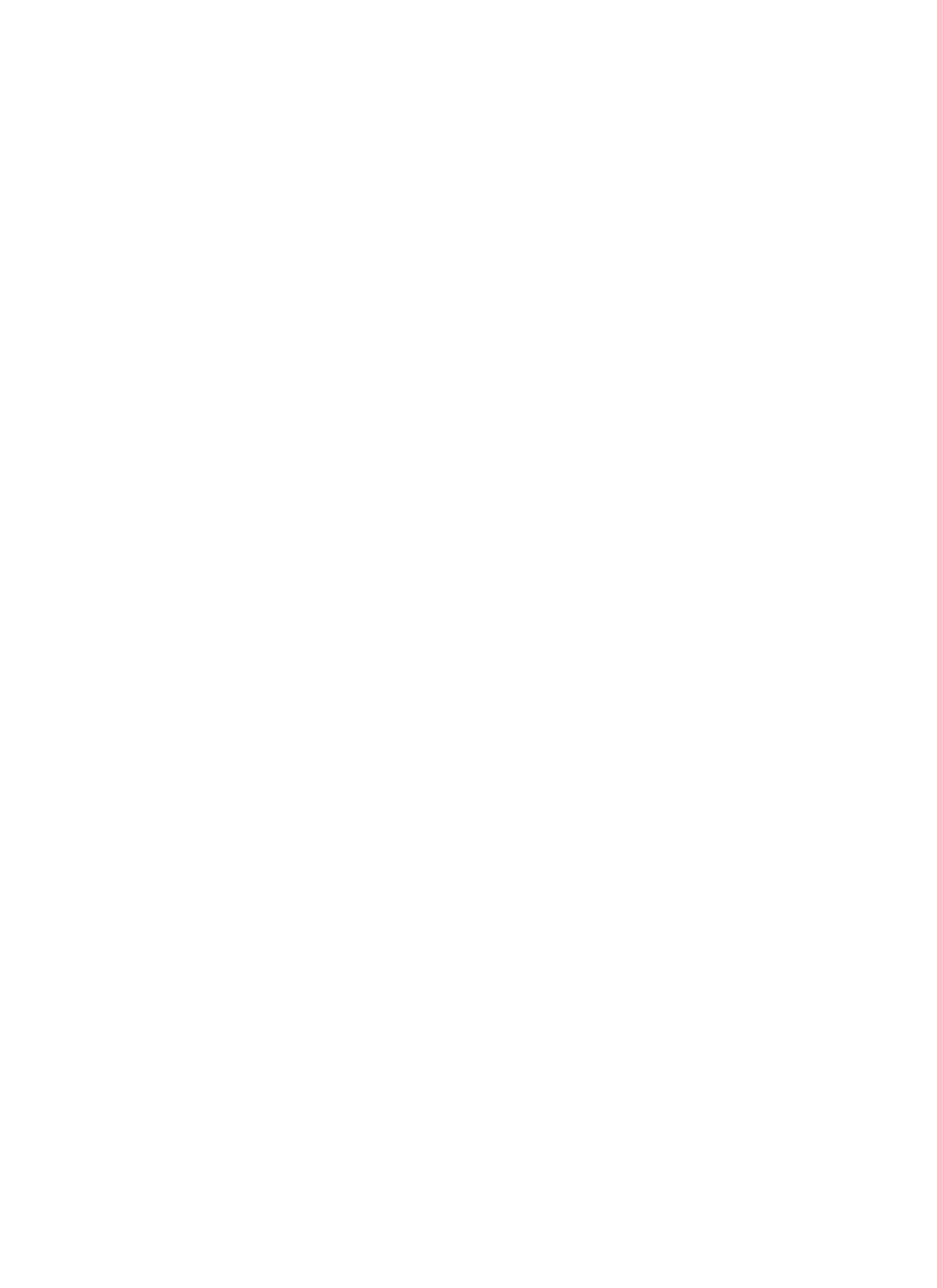<span id="page-4-0"></span>Upon completion of the postgraduate doctoral study program *Humanities* students will have achieved the academic level of doctor of sciences (abbreviation PhD) in the scientific areas:

- **▶** *Ethnology and Anthropology,*
- **▶** *Philology,*
- **▶** *Philosophy,*
- **▶** *Interdisciplinary Humanities,*
- **▶** *Art Sciences,*
- **▶** *History of Art*.

# **I. INTRODUCTION**

Postgraduate doctoral study programme *Humanities* is conducted in line with the teaching programme adopted by the Senate of the University of Zadar on its 7th session in the academic year 2009/2010 (held on April, 29<sup>th</sup> 2010), and the current generation of the enrolled students' lecture schedule published on the office for postgraduate studies website<sup>1</sup>.

The programme is carried out by the various departments of the University of Zadar: Department of Classical Philology, Department of Croatian and Slavic Studies, Department of English, Department of Ethnology and Anthropology, Department of French and Iberoromance Studies, Department of German Studies, Department of History of Art, Department of Italian Studies, Department of Linguistics, Department of Philosophy.

The course is conducted in Croatian language and according to the curriculum of a particular student in English, German, Russian, French, Spanish, Italian and Latin.

Every mentor invests *pro bono* work with students, and the University of Zadar, as is the case with other institutions with which it will (in this sense) come to an agreement, will invest *pro bono* its space and the equipment without which the elaboration of the study programme is not possible. At a definite time, confirmed by the acts of

*Nouns and pronouns written in masculine form refer both to the male and female gender, and are not discriminatory.*

<sup>1</sup> <http://www.unizd.hr/Default.aspx?alias=www.unizd.hr/humdoktorski&>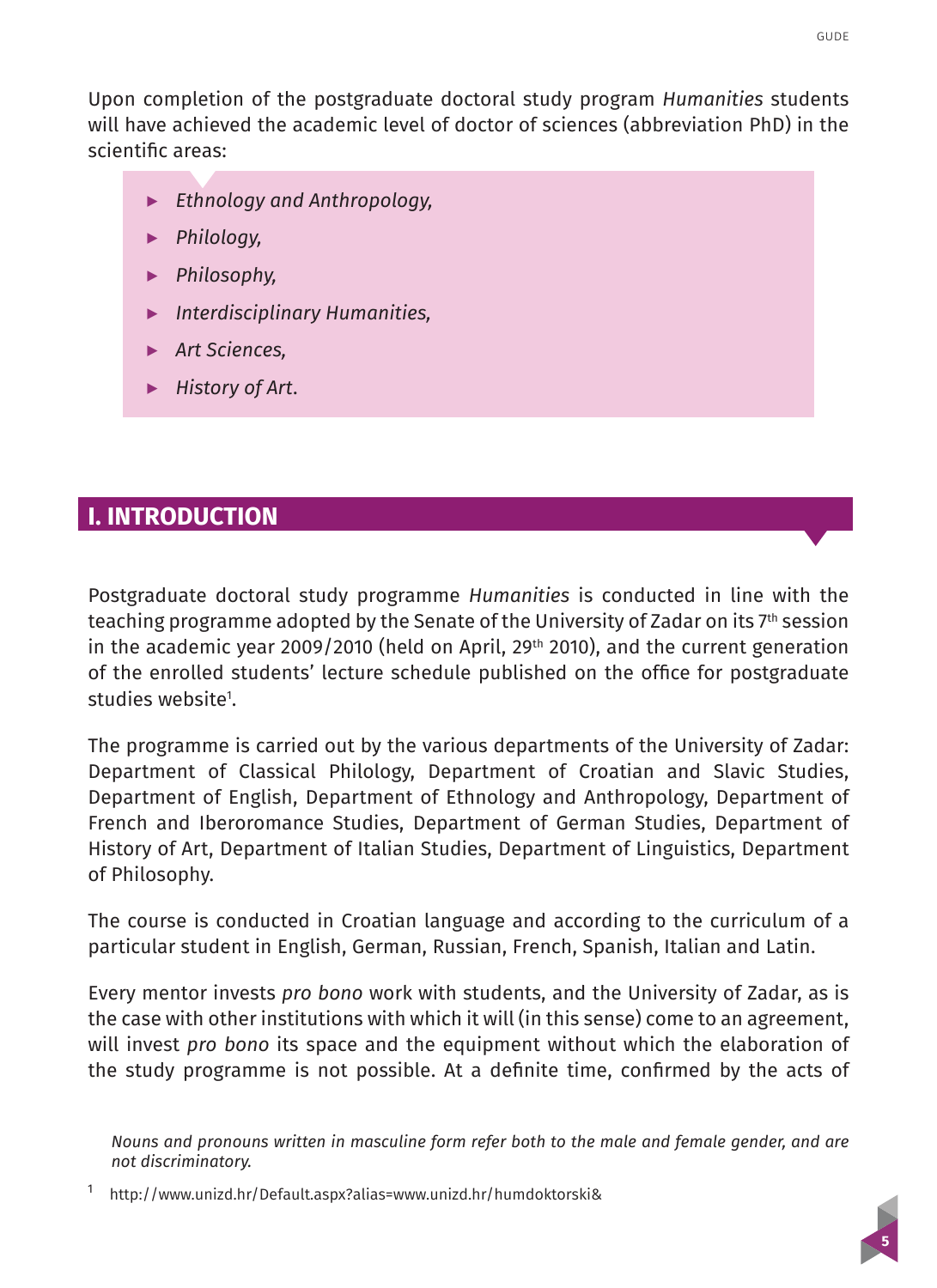**6**

the University, the process of defending a doctorate thesis will be paid for at a fee. Lectures by mentors and consultations with mentors will take place at the institution in which the mentor is employed, and the doctorate practicum (see study programme) will be carried out at the University of Zadar. A student's travel expenses (and the other expenses which may ensue from this) are to be paid for by the student himself/ herself. The expenses of field work, work in archives, and other such work, is to be paid for by the student himself/herself.

The basic prerequisite for enrolment in this study is that the expert in a particular field accepts the doctorate student's theme of research and expresses his/her readiness that (as supervisor-mentor) he/she will guide the doctorate student through the doctorate study. All forms of teaching, except the *Doctorate practicum module*, proceed from the principle of the individual mentor's work with his/her student.

The list of compulsory modules is merely the framework in order to define the individual study programme, within the applied field of research. The content of all modules and their activities, including the means by which a student will accomplish his/her duties will be confirmed by the mentor: this will be within the framework of an individual plan of elaboration for every individual semester of study. The individual plan of elaboration must undergo a process of approval by the Doctoral Study Council.

This programme is to be realised in total at the highest,  $8<sup>th</sup>$  level, of the Croatian Qualification Framework and the European Qualification Framework (EQF), which means that all three years of this study are primarily directed toward a student's scientificresearch work.

All who are employed at the University of Zadar in a scientific-research position in the field of the humanities, or are employed in some other Croatian or foreign university or scientific institute which satisfies criteria or has passed the selection for the required scientific position, can be a mentor for this study: this will be decided upon by the Doctoral Study Council and the Senate. The prerequisite for inclusion into the work of this study is also an acceptance of the principles which have been presented here.

The purpose of this Guide for the postgraduate doctoral study *Humanities* is to introduce the doctoral candidates to the programme activities, candidates' and professors' rights and responsibilities, as well as with the procedures they may expect to encounter during their study. The Guide refers to laws, University of Zadar regulations and special rules, procedures and accompanying forms that may be found on the University of Zadar's Office of Postgraduate Studies website<sup>2</sup>. This Guide outlines the specific pertaining to the *Humanities* study programme.

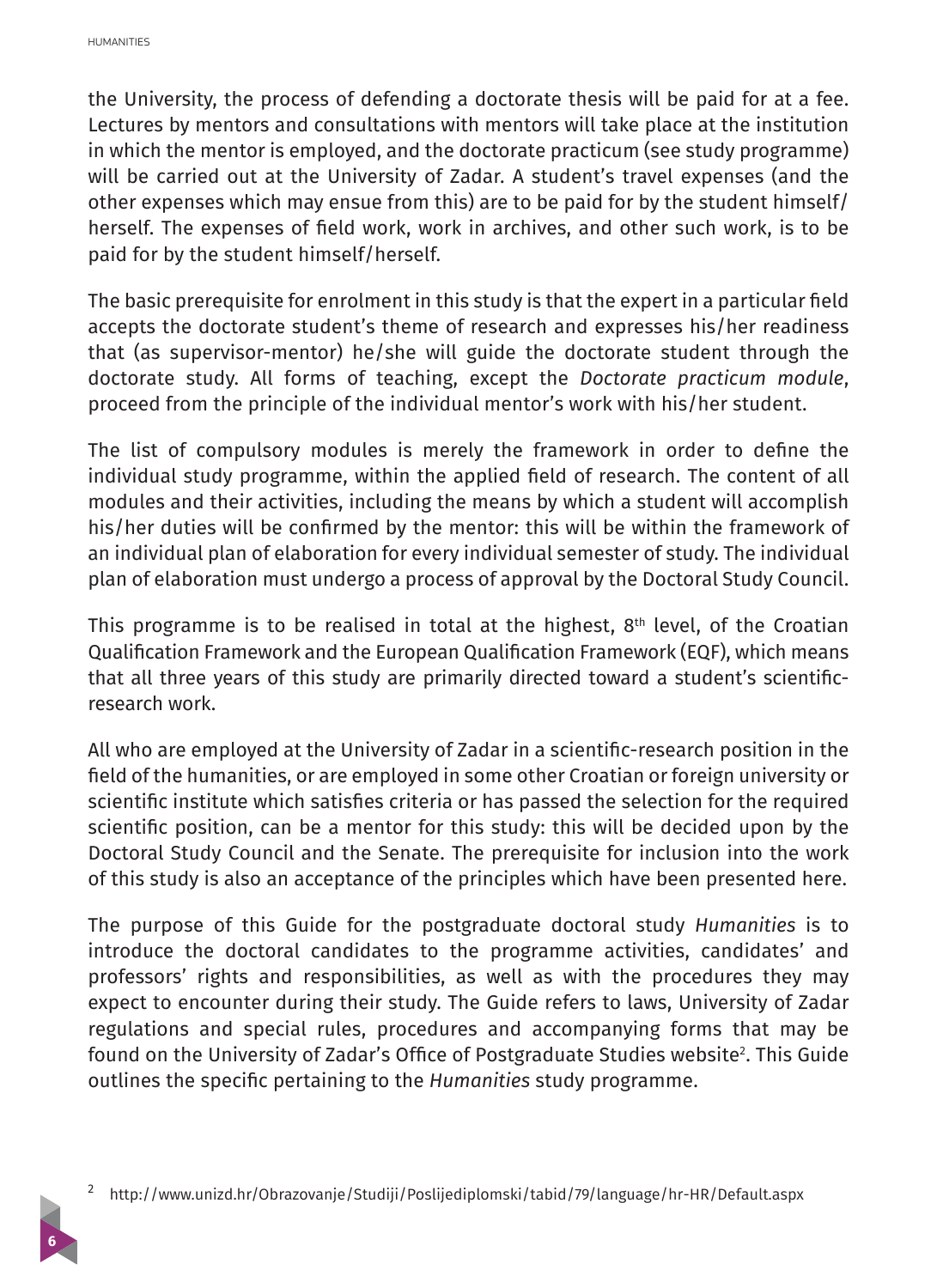#### <span id="page-6-0"></span>**STUDY PROGRAMME OBJECTIVES**

Within the framework of the national priorities and determinants in the documents on the politics of Science and Technology in the Republic of Croatia, our intention here is to support the vision and organisational foundation for the education of professionals which will contribute to: 1) the quality of scientific research in the field of the humanities; 2) the quality of the educational process at the academic level and an increase in the annual quota of educated professionals to disseminate information and knowledge to the wider culture, education and the sciences; 3) the advancement of the educational process in the field of the humanities.

#### **REASONS FOR THE INTRODUCTION OF THE STUDY PROGRAMME**

In 2005, the University of Zadar had a well-developed network of postgraduate studies in the field of the humanities. Accepting the reforms of the Bologna system, the University Senate decided to introduce new and reformed postgraduate study programmes.

The establishment of a strong postgraduate centre for studies in the humanities in Dalmatia also contributes to the polycentric development of the sciences in the Republic of Croatia. What is understood under the application of the principles of mentorship studies is the development and strengthening of research in those scientific fields and branches in which the University of Zadar (through the work of its scholars), has placed itself at the forefront. This represents an act of the recognition of its specific and comparative advantages, as described by the Scientific Strategy of the University of Zadar. The openness of its programmes to collaborative research is an answer to the growing need for the integration of the humanities, as well as the inclusion of the Croatian universities in the European space of the Sciences and tertiary education. The structure of this university programmes is based first and foremost on the experience that the Lecturers and Scholars at the University of Zadar continuously gain when conducting scientific research, especially in the enactment of scientific projects in which they participate either as leaders or collaborators. The permanent turn towards the perfection of one's own work, as well as the application of the contemporary knowledge and methods in the humanities, is a guarantee that the scholars who have been trained at this university will actively contribute to the development of a society based on knowledge and science.

**7**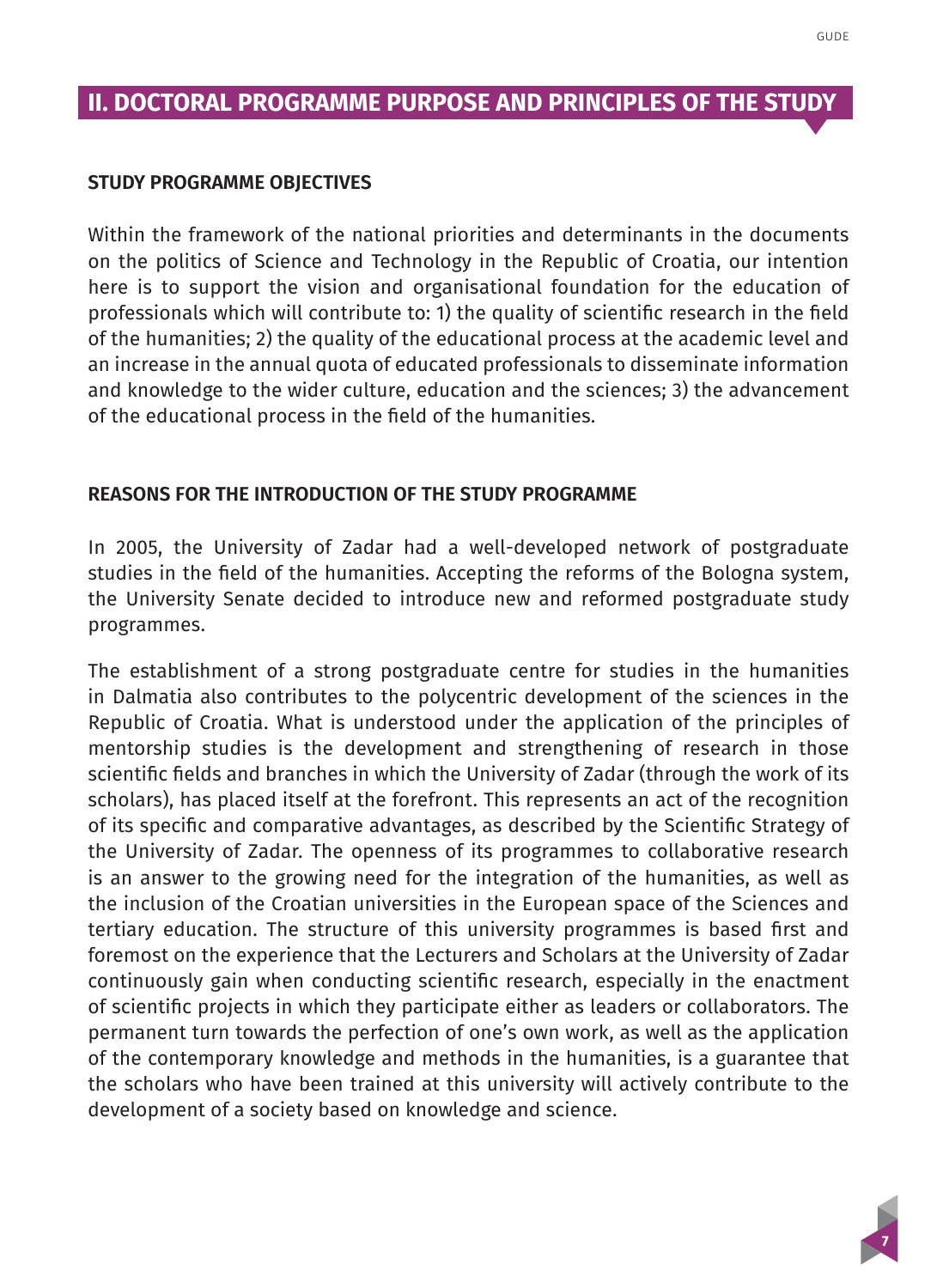#### <span id="page-7-0"></span>**LEARNING OUTCOMES**

Learning outcomes achieved by doctoral candidates upon completion of the study programme should provide them the opportunities such as continuation of the scientific research, post-doctoral specialization and employment possibilities in public and private sector.

Upon completion of this programme the doctoral candidates will be able to:

- **▶** uncover and interpret new knowledge by way of original research and have the results of this research published
- **▶** systematically understand the essence of the scientific field in which the student is involved
- **▶** systematically understand the essence of the applied scientific field in which the student is involved
- **▶** apply knowledge for the elaboration of the concepts and the elaboration and implementation of projects which are to generate new knowledge, its applications and understanding thereof
- **▶** contribute to the corpus with original work, which must undergo verification in nationally and internationally acknowledged publications
- **▶** critically analyse, evaluate and make a synthesis of new and complex ideas,
- **▶** make judgement on the complex themes relevant to social, scientific and ethical responsibility
- **▶** present the results of original scientific research to the professional and wider community in a clear and efficient manner
- **▶** develop quality and the generic skills necessary for employment and self-employment
- **▶** develop the generic skills for continuous progress in theoretical and/or applied research and the development of new techniques, ideas and approaches.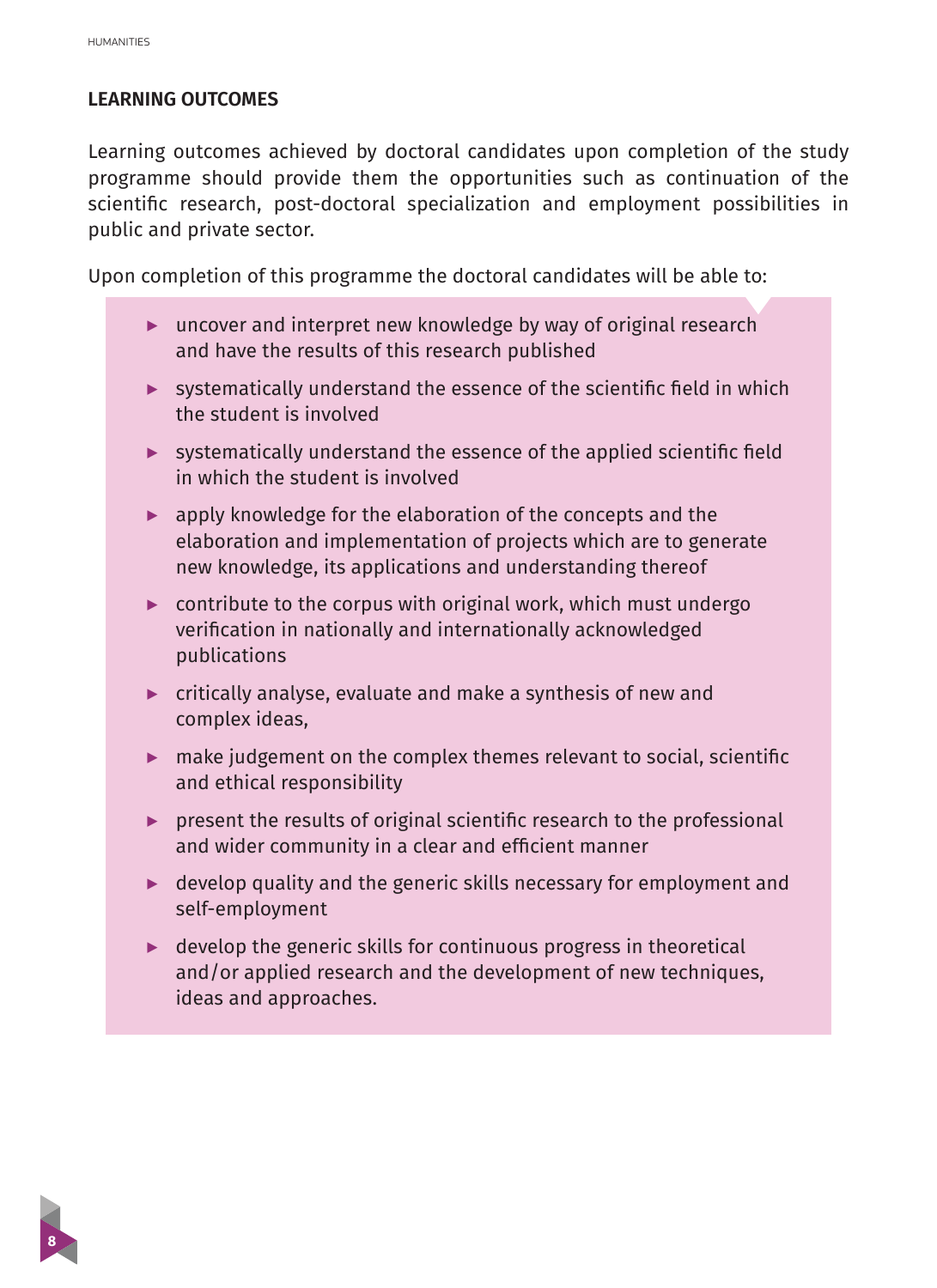#### <span id="page-8-0"></span>**PRINCIPLES OF THE STUDY PROGRAMME**

The study programme is based on general and specific principles.

General principles are:

- ▶ openness toward modern achievements in the field of humanities,
- **▶** respect for human rights,
- **▶** respect for professional and research ethics,
- **▶** promoting quality of research and scientific approach.

Specific principles are aligned with the University's strategic documents and are reflected in promoting the idea of the unique and modern university with the purpose of:

- **▶** initiating collaborative research projects,
- ▶ providing conditions for systematic education of research staff,
- **▶** creating conditions that will enable University of Zadar to continue to be a powerful regional centre for humanities.

The study programme is open toward student mobility. During the course of study students are encouraged to choose elective courses from graduate study programmes from partner institutions and from other postgraduate doctoral study programmes that are valuable for their research.

# **III. DOCTORAL STUDY PROGRAMME ORGANIZATION**

The doctorate study is managed by the *Humanities* Doctoral Study Council. Doctoral Study Council includes all mentors and co-mentors (lecturers in teaching and research positions), and a student representative.

Doctoral Study Council proposes to the University Senate its programme study members, directors and deputies.

Doctoral Study Council coordinates the efforts of the programme study regarding the teaching, scientific and procedural efforts of the programme study regarding the teaching, scientific and procedural efforts by the professors, mentors (and comentors) and doctoral candidates. Doctoral Study Council closely collaborates with the University's Office for Postgraduate Studies where all administrative and organizational activities related to the implementation of the study programme are performed.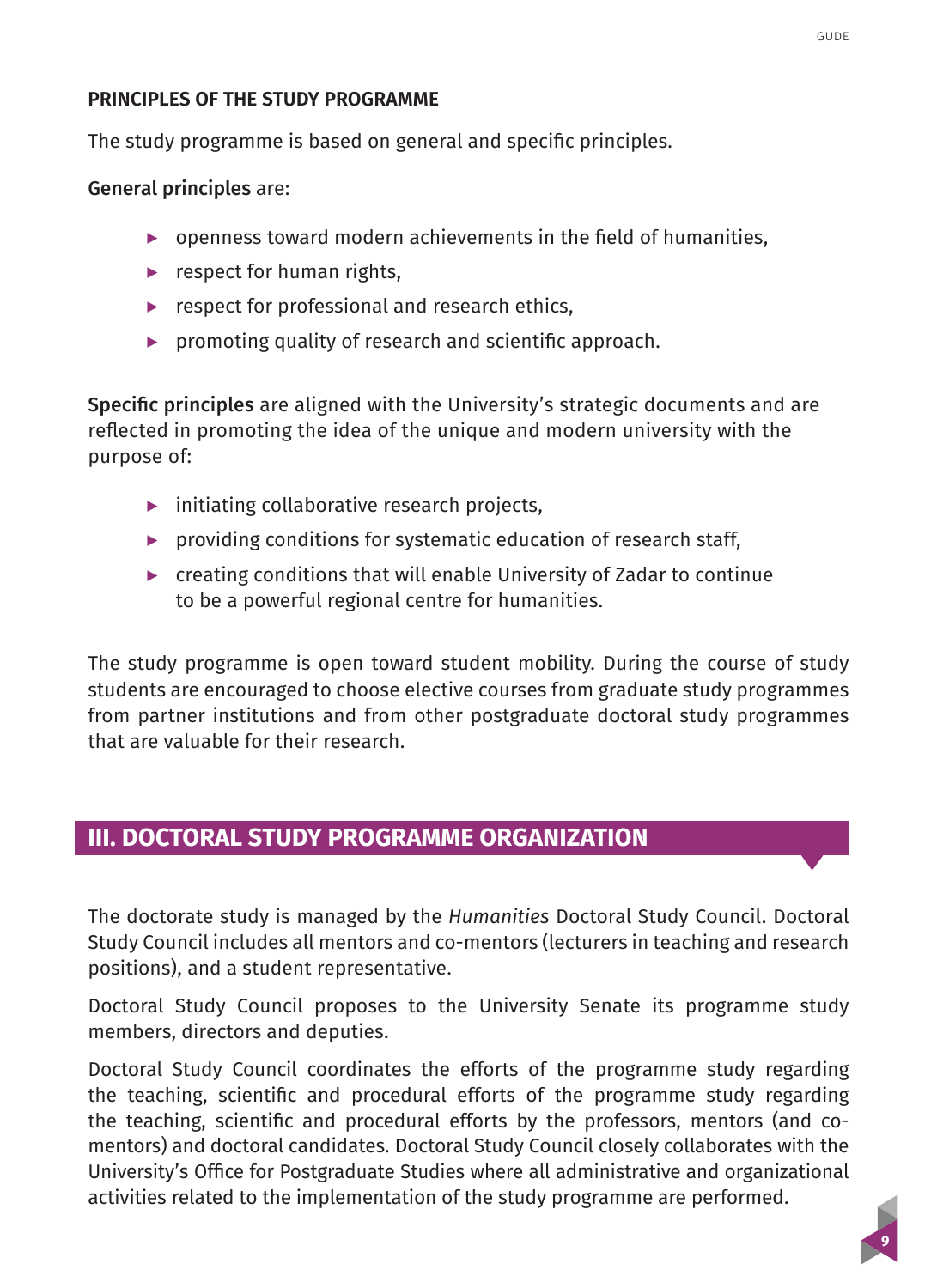<span id="page-9-0"></span>*Procedures of the postgraduate doctoral studies* is the document that outlines the most common subject and procedures of the programme implementation and procedures related to the study programme, student subjects and the process of acquiring the doctoral degree.

## **IV. STUDY PROGRAMME**

#### **PROGRAMME DESCRIPTION**

The programme for the postgraduate doctoral study *Humanities* programme is three years, or six semesters. The duties are primarily informed by the field of doctorate research which the student has selected, and, in time, according to the specific theme of his/her doctorate thesis. Lectures will begin either in the winter or summer semester, and every compulsory module may be enacted in either the winter or summer semester. The student may enrol into the study in either the winter or summer in every academic year.

The basic organisation of this study consists of compulsory modules and elective subjects in the ratio of 2:1 at the beginning of the first two years of this study. The third year of this study is exclusively for research and the composition and defence of the doctorate thesis. Any inconsistencies in the recommended 50%: 50% division between compulsory and elective subjects is primarily formal in nature, as it is in the system of an individualised, supervised study in which the majority of compulsory subjects are selected according to the needs of every individual student, i.e. they already represent an aspect of lessons selected by choice.

The category constituted according to modules and subjects is the applied field of research, which, by its content, corresponds to the competences and scientific interests of the mentor who participates in the enactment of this study program. The individual study program for every individual student is enacted within the applied field of research, and according to this sense of enactment, is composed according to the particular system of modules, applicable to all applied fields.

#### **DURATION OF THE STUDY**

Duration of the study programme is three years, or six semesters.

#### **DURATION OF THE STUDY PROGRAMME**

The duration of the study programme ensures that each doctoral candidate receives the maximum amount of study time which is regulated through the contract between

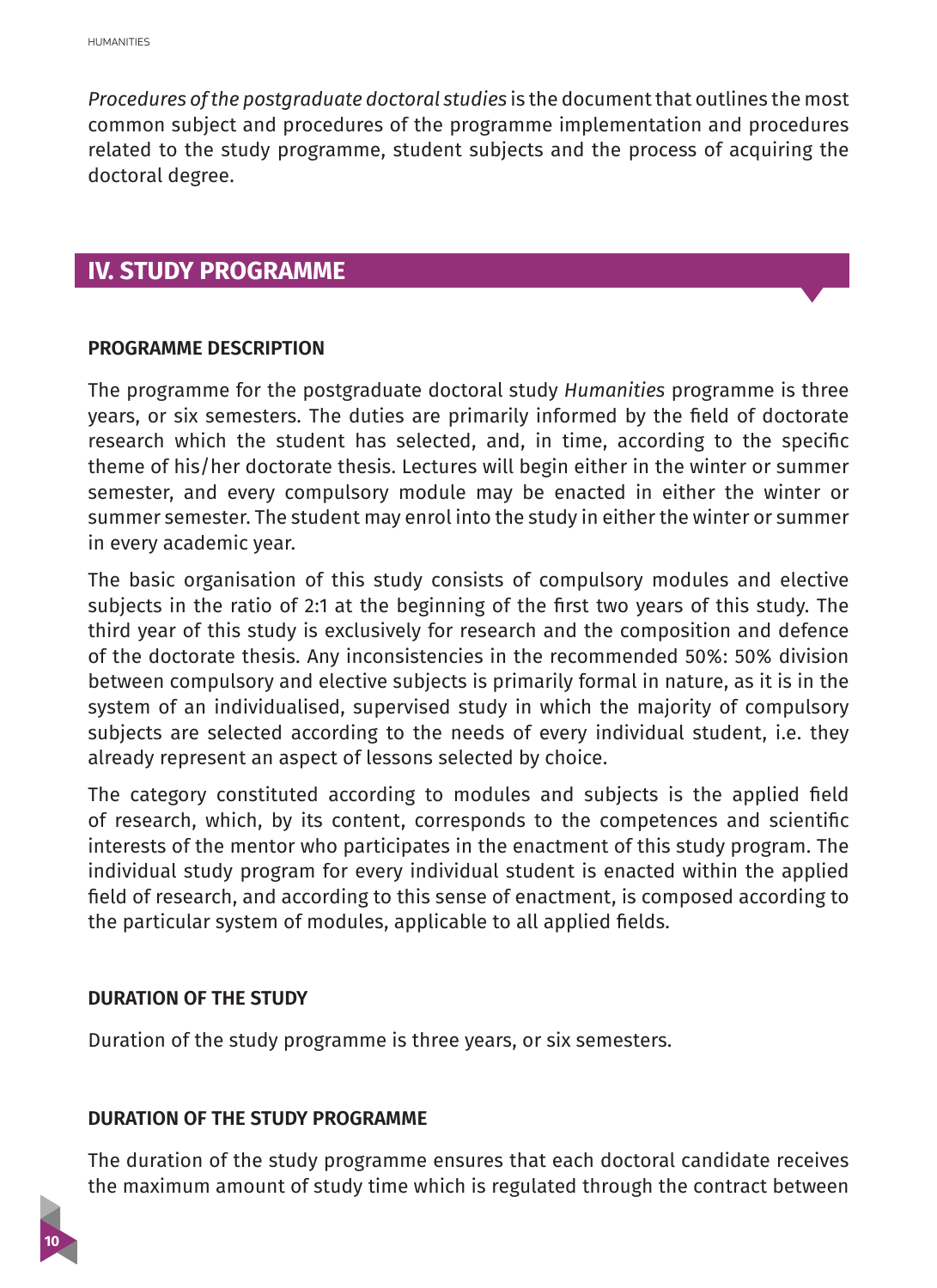**11**

<span id="page-10-0"></span>the University and the doctoral candidate at the beginning of the study programme. This means that the provider of the doctoral study ensures its duration at least two years after the scheduled completion of the study. This study programme can be attended as full time (doctoral candidates in academic and research institutions) or as part time (all other doctoral candidates, employed or unemployed).

Should the doctoral candidate not complete the study programme within six (full time students) or eight (part time students) years he or she will lose the doctoral candidate status. Continuation or completion of the doctoral study is regulated through the Regulations on postgraduate study at the University of Zadar.

- **▶** The study programme consists of 180 ECTS in total. During the first two years of this study, the scope of scientific and lesson components amounts to 1:5, which is in according to the recommendations of AZVO (the national board of tertiary education), as well as the instructions of the Croatian qualification framework.
- **▶** Direct lessons for three years of this study in the collective programme module, compulsory courses and collective courses (which become compulsory after the student has selected them) amount to 30%of all points, 60 ECTS in total.
- **▶** Independent research work in doctorate seminars, the themes of research, research projects, independent research and scientific/artistic work, other activities corresponding to a student's choices, amount to 70 % points, 120 ECTS in total.

# **V. ENTRY REQUIREMENTS AND CRITERIA**

#### **ENTRY REQUIREMENTS**

Postgraduate doctoral study *Humanities* considers the applications from the following categories of students:

- **▶** those who have completed an undergraduate and graduate university study or an integrated undergraduate and graduate university study in the field of the humanities, with a minimum of 300 ECTS points, with a grade point average of 3,50 or more (weighted average)
- **▶** those who have completed an undergraduate university study in the field of the humanities with a grade point average of 3,50 or more (arithmetical average)
- ▶ those who have completed a post graduate university study and have gained a master's degree in the field of the humanities.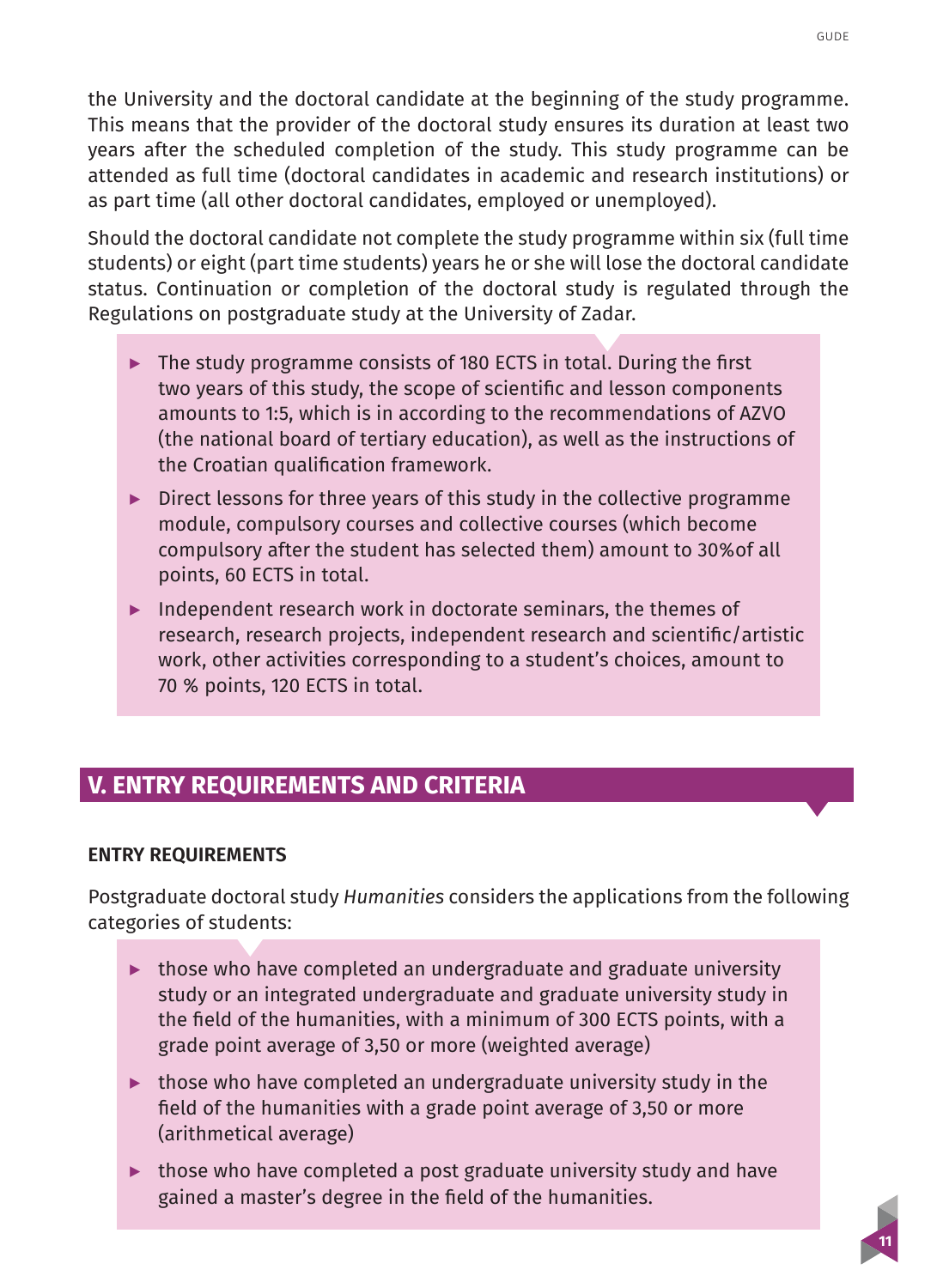<span id="page-11-0"></span>In exceptional cases, under the conditions prescribed by the Doctorate Study Council, enrolment can be enabled to:

- **▶** those with a grade point average lower than 3,50 (in an undergraduate and graduate university study or an integrated undergraduate and graduate university study with either a weighted average or an arithmetical average), with the recommendation of two university professors and if those in question (who wish to enrol) have published works which are evidence of excellence
- **▶** those who have completed either a graduate or undergraduate university study not in the field of the humanities, but whose choice of the theme of research or work thus far is evidence of an adequate preparedness to research themes in the humanities (evidence of both is a minimum of at least two published in the field of research in the humanities).

#### **CRITERIA AND SELECTION PROCESS**

The following documents are necessary in order to apply for this study:

- **▶** a completed form of application (this form can be found on the Application text on the University and study web page)
- **▶** a completed form for the application of the approximate theme of the doctorate thesis (this form can be found on Application text on the University and study web page)
- **▶** a statement by the mentor/co-mentor that the mentor/co-mentor is prepared, without profit (*pro bono*), to participate in the elaboration of the postgraduate university study in the humanities at the University of Zadar, in accordance to the proposed programme, and that in the position of mentor, co-mentor and member of the body guiding this study (form available on the study webpage)
- **▶** agreement of the institution in which the mentor/co-mentor is employed for his/her participation in the elaboration of the programme of the postgraduate university study in *Humanities* at the University of Zadar (except for those mentors/co-mentors who are employed at the University of Zadar)
- **▶** the mentor's/co-mentor's explanation of their reasons for accepting the candidate
- **▶** a certified copy of the undergraduate and graduate university study diploma or that of an integrated undergraduate or graduate university study or undergraduate university study

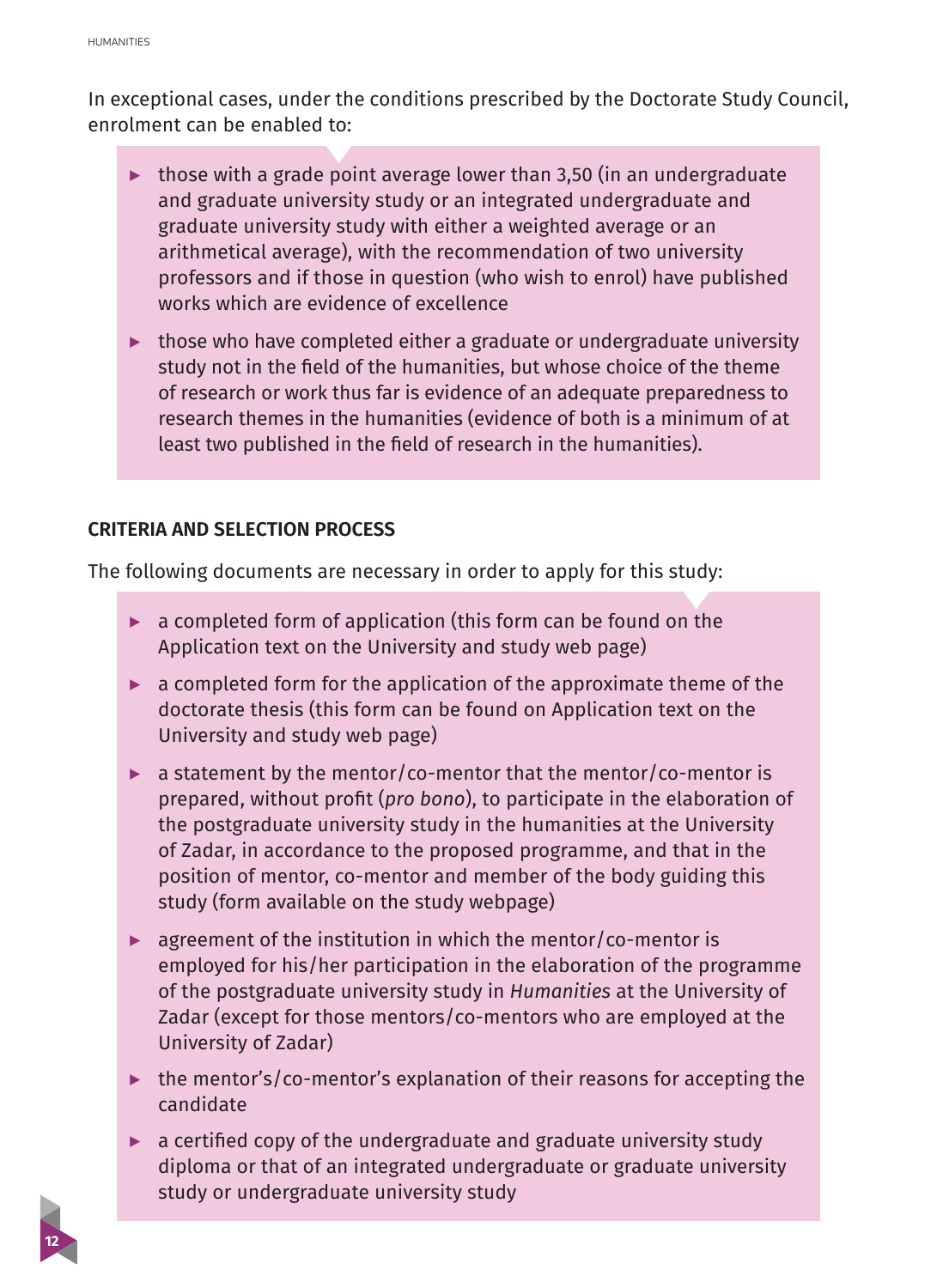- **▶** a certified copy of supplement documents concerning the said study (for applicants who have completed an undergraduate and graduate or integrated undergraduate or graduate university) or a certified copy of university examination marks (for applicants who have completed an undergraduate university study)
- **▶** applicants who have completed an undergraduate and graduate university study or undergraduate university study and have a grade point average lower than 3,50 must hand in recommendations by two university professors
- **▶** a certified copy of a university diploma for an academic master's degree (for applicants who have gained this degree)
- **▶** diploma or magisterial thesis (in a digital format if possible)
- **▶** document from the authorised institution on the recognition of a tertiary qualification from abroad or complete form for the claim of acknowledgement of tertiary education qualifications from abroad (only for diplomas gained outside the Republic of Croatia)
- **▶** birth certificate (despite the date it was printed)
- **▶** evidence of citizenship in the Republic of Croatia, and a passport is required of foreign citizens (an original or certified copy or an uncertified copy together with the original document)
- **▶** curriculum vitae
- **▶** a list of published scientific and scholarly articles.
- **▶** evidence of knowledge of one world language (the candidate will present evidence of the knowledge of a second world language when enrolling into III semester)
- **▶** recommendations of university professors (where necessary)
- **▶** in case the mentor is not an employee of the University of Zadar, the applicant must ensure that the co-mentor is an employee of the University of Zadar (the documents necessary for the co-mentor are the same as those necessary for the mentor).

An application form with a signature of the necessary documents for application is available with the Application text on the University webpage<sup>3</sup>. Applications must be sent to protocol.

Candidates who enrol into this study do not pay a fee, but must pay study fees.

<sup>3</sup> [http://www.unizd.hr/UpisinaSveu%C4%8Dili%C5%A1te/Poslijediplomski/tabid/3036/language/hr-HR/](http://www.unizd.hr/UpisinaSveu%C4%8Dili%C5%A1te/Poslijediplomski/tabid/3036/language/hr-HR/Default.aspx) [Default.aspx](http://www.unizd.hr/UpisinaSveu%C4%8Dili%C5%A1te/Poslijediplomski/tabid/3036/language/hr-HR/Default.aspx)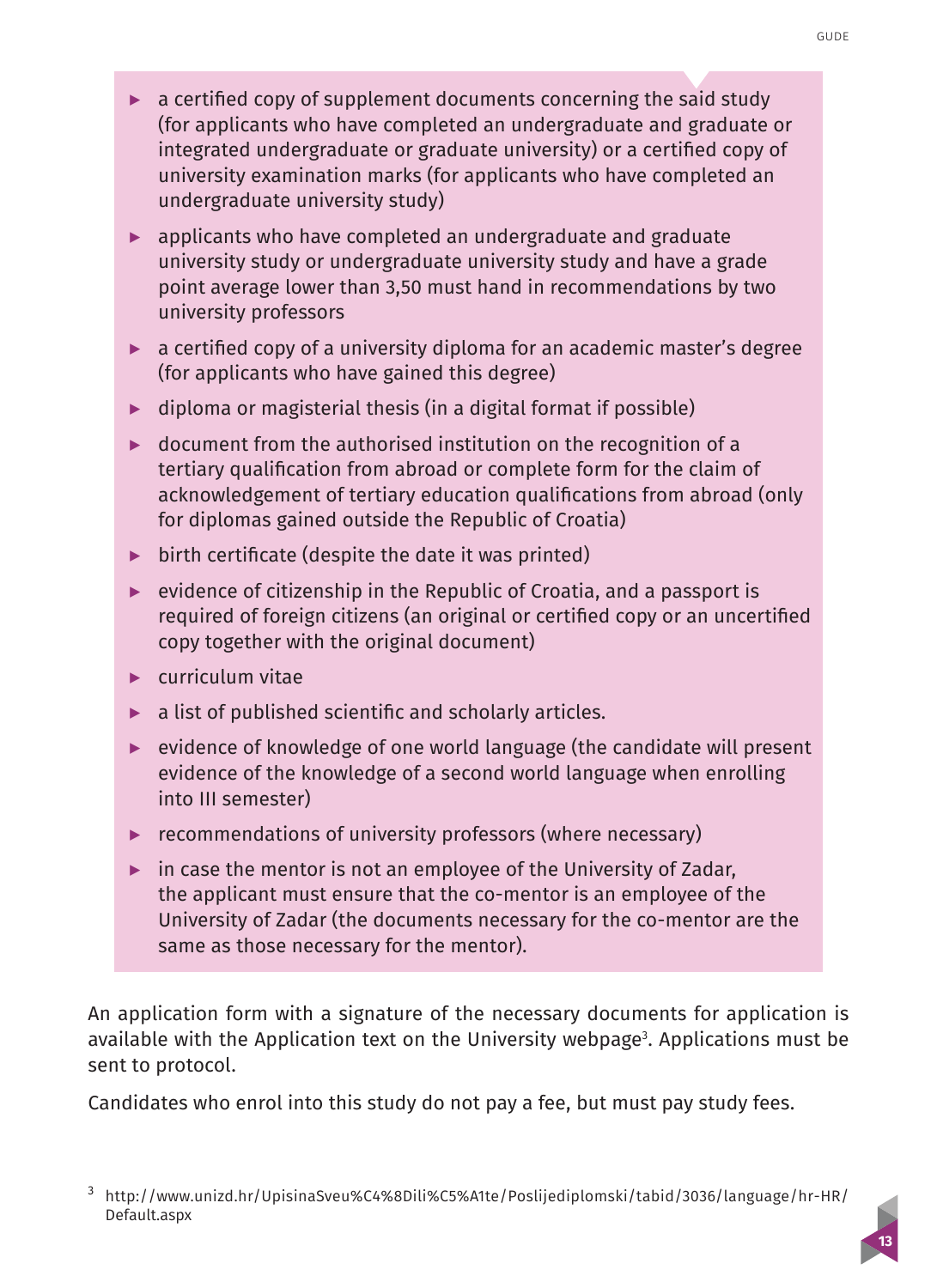# <span id="page-13-0"></span>**VI. TEACHING PROCESS**

#### **STRUCTURE AND ORGANIZATION OF THE STUDY**

By enrolling into this study, all students will have selected a mentor. Doctoral Studies Council, according to the mentor's requirements and recommendations, can select co-mentors. The selection of co-mentors is compulsory in cases when the mentor is not employed at the University of Zadar. At the beginning of the semester, the mentor will prescribe and individual study plan for every individual student, in which he/she will prescribe the compulsory modules and elective subjects, as well as all student activities connected to this doctorate study. Grades for individual activities (the publication of scholarly articles, participation in Croatian scientific congresses and those abroad, the completion of courses outside (yet applicable to) academia, participation in scientific and research projects etc.), is regulated by the decisions of the Doctoral study council. During the first two years (semesters I.-IV.), the student, within the framework of compulsory modules, will receive the essential knowledge and skills required in order to complete scientific and research work independently. Yet, during the first two years of this study, the scope of scientific and learning components amounts to 1:5, which is in accordance to the national board of tertiary education, as well as the instructions of the Croatian qualification framework, according to which a new doctorate study must be primarily directed towards the requirements of research. In the first four semesters of this study the compulsory modules encompass 20 ECTS in every semester, and the elective subjects encompass 10 ECTS. In semester V, marks are gained only for the elaboration of the qualification work and research. In semester VI marks are gained for the elaboration and defence of the thesis (30 ECTS). Elective subjects/activities are graded according to the evaluation and decisions of the Council of mentors. With the exception of the Doctorate practicum module, in which the size of groups is restricted to ten students, three students can simultaneously participate in all other modules.

The structure of the postgraduate interdisciplinary university study of the *Humanities* according to the year of study and study programme and the corresponding ECTS points:

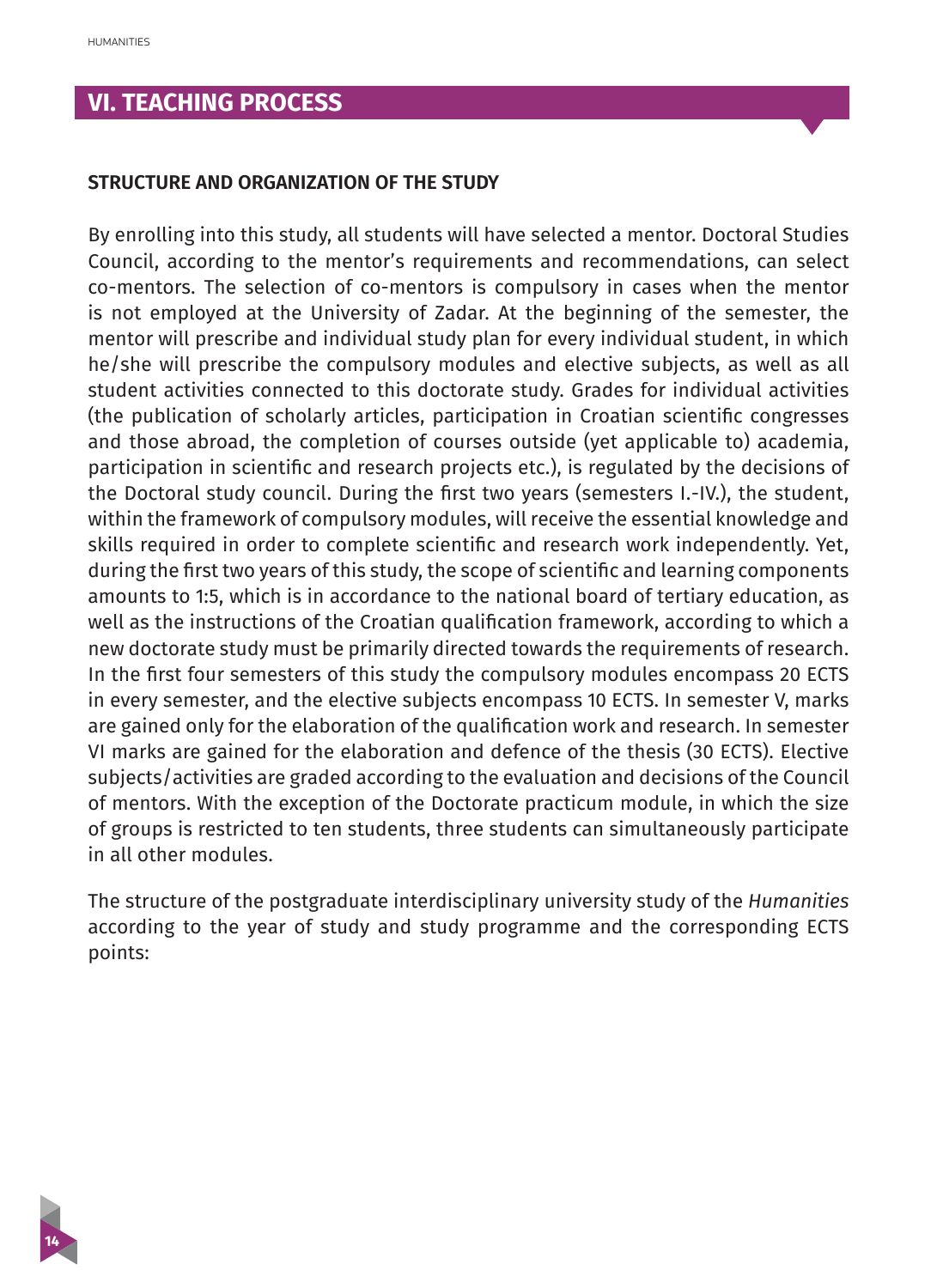## FIRST YEAR OF STUDY

1<sup>st</sup> semester

| <b>Compulsory</b><br>collective study<br>courses | <b>Compulsory</b><br>collective study<br>courses | <b>Compulsory</b><br>collective study<br>courses | <b>Compulsory</b><br>collective study<br>courses | <b>Elective</b><br>subjects/<br>activities | <b>Total</b><br><b>ECTS</b><br>points |
|--------------------------------------------------|--------------------------------------------------|--------------------------------------------------|--------------------------------------------------|--------------------------------------------|---------------------------------------|
| <b>Methods of</b><br>scientific<br>research I    | Research<br>projects                             | <b>Doctorate</b><br>seminar I                    | Independent<br>research I                        |                                            |                                       |
| 5 ECTS                                           | 5 ECTS                                           | 5 ECTS                                           | 5 ECTS                                           | 10 ECTS                                    | 30                                    |

2<sup>nd</sup> semester

| Compulsory<br>collective study<br>courses      | <b>Compulsory</b><br>collective study<br>courses | <b>Compulsory</b><br>collective study<br>courses | <b>Compulsory</b><br>collective study<br>courses | <b>Elective</b><br>subjects/<br>activities | <b>Total</b><br><b>ECTS</b><br>points |
|------------------------------------------------|--------------------------------------------------|--------------------------------------------------|--------------------------------------------------|--------------------------------------------|---------------------------------------|
| <b>Methods of</b><br>scientific<br>research II | <b>Doctorate</b><br>practicum I                  | <b>Doctorate</b><br>seminar II                   | Independent<br>research II                       |                                            |                                       |
| 5 ECTS                                         | 5 ECTS                                           | 5 ECTS                                           | 5 ECTS                                           | 10 ECTS                                    | 30                                    |

#### SECOND YEAR OF STUDY

3rd semester

| <b>Compulsory</b><br>collective study<br>courses | <b>Compulsory</b><br>$\pm$ collective study $\pm$<br>courses | <b>Compulsory</b><br>collective study<br>courses | <b>Compulsory</b><br>collective study<br>courses | <b>Elective</b><br>subjects/<br>activities | <b>Total</b><br><b>ECTS</b><br>points |
|--------------------------------------------------|--------------------------------------------------------------|--------------------------------------------------|--------------------------------------------------|--------------------------------------------|---------------------------------------|
| Theme of<br>research I                           | <b>Doctorate</b><br>practicum II                             | <b>Doctorate</b><br>seminar III                  | Independent<br>research III                      |                                            |                                       |
| 5 ECTS                                           | 5 ECTS                                                       | 5 ECTS                                           | 5 ECTS                                           | 10 ECTS                                    | 30                                    |

4th semester

| <b>Compulsory</b><br>collective study<br>courses | <b>Compulsory</b><br>collective study<br>courses | <b>Compulsory</b><br>collective study<br>courses | <b>Compulsory</b><br>collective study<br>courses | <b>Elective</b><br>subjects/<br>activities | <b>Total</b><br><b>ECTS</b><br>points |
|--------------------------------------------------|--------------------------------------------------|--------------------------------------------------|--------------------------------------------------|--------------------------------------------|---------------------------------------|
| Theme of<br>research II                          | <b>Doctorate</b><br>practicum III                | <b>Doctorate</b><br>seminar IV                   | Independent<br>research IV                       |                                            |                                       |
| 5 ECTS                                           | 5 ECTS                                           | 5 ECTS                                           | 5 ECTS                                           | 10 FCTS                                    | 30                                    |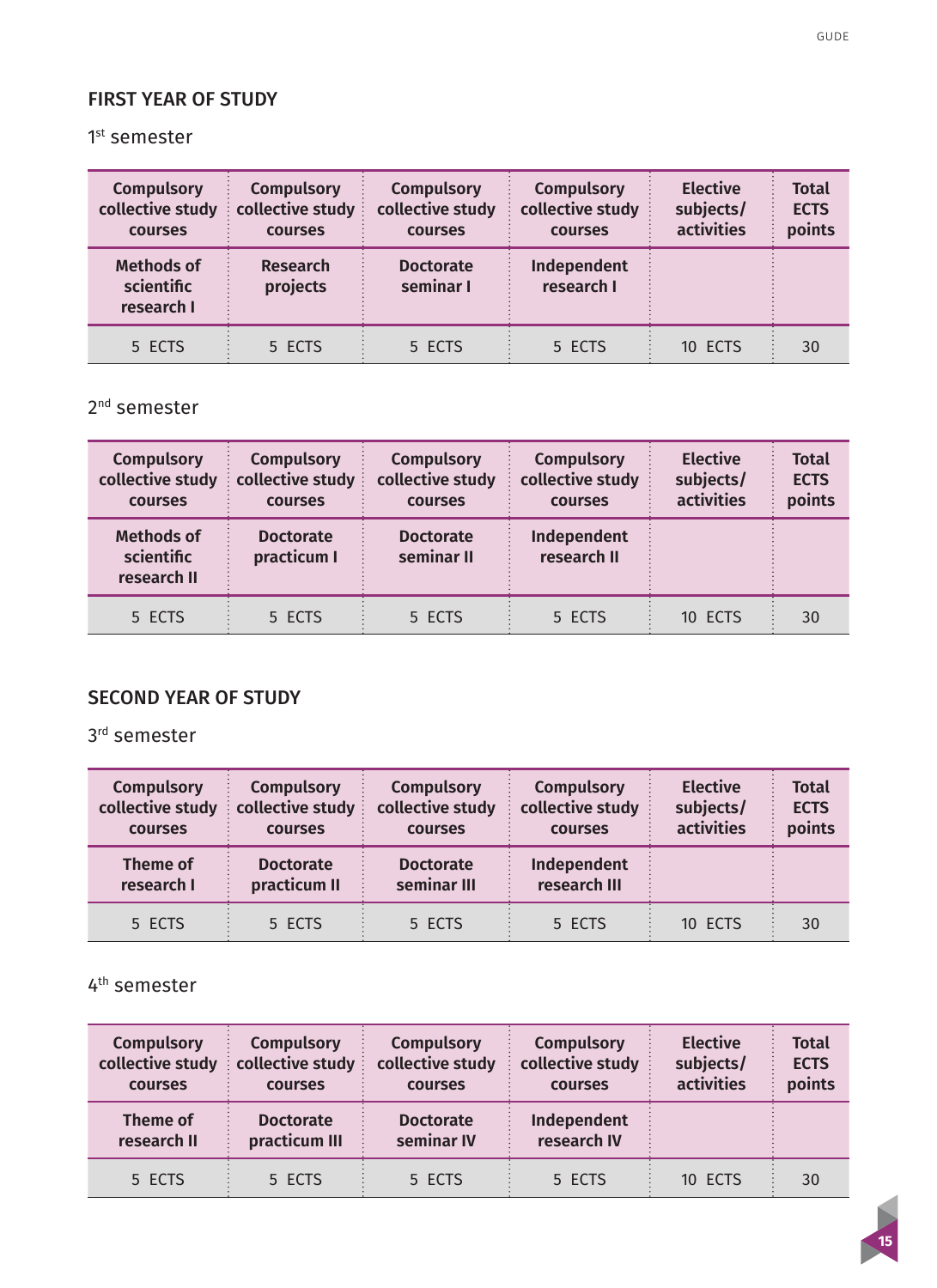#### <span id="page-15-0"></span>THIRD YEAR OF STUDY

5th semester

| <b>Compulsory collective</b><br>study courses | <b>Compulsory collective</b><br>study courses | Elective subjects/<br>activities | <b>Total ECTS</b><br>points |
|-----------------------------------------------|-----------------------------------------------|----------------------------------|-----------------------------|
| Title of qualification work                   | Independent research V                        |                                  |                             |
| 15 ECTS                                       | 5 ECTS                                        | 10 ECTS                          | 30                          |

6th semester

| <b>Compulsory collective</b><br>study courses | <b>Total ECTS</b><br>points |
|-----------------------------------------------|-----------------------------|
| <b>Elaboration and defence</b><br>of thesis   |                             |
| 30 ECTS                                       | 30                          |

The content of every module and other activities and the means of elaboration of study duties is confirmed by the mentor with the student in an individual elaboration plan for every single semester of study. The individual elaboration plan is subject to affirmation by the Doctoral Study Council. Any change in individual elaboration plan should be approved by the Doctoral Study Council.

#### **COUNSELLING SYSTEM AND STUDY PROGRAMME SUPERVISION**

In accordance with the provisions of the *Regulations on postgraduate studies*, the doctoral candidate should choose a mentor whose research guarantees that he or she will be able to supervise them in their doctoral research. Mentor's responsibilities are to refer the doctoral candidate to the resources needed for the research, to hold consultations with doctoral candidates and to help them along if they encounter difficulties. If the doctoral candidate has been appointed a co-mentor, his or her responsibilities in supervising the candidate in the research and writing the dissertation are identical to those of the mentor.

Doctoral candidates are encouraged to suggest to their mentor and co-mentors participation in conferences and/or doctoral schools outside of this study programme. In accordance with the Programme ECTS credits are awarded for active participation in conferences through presentations, workshop participation, synopsis or doctoral thesis presentation in PhD forums, etc.

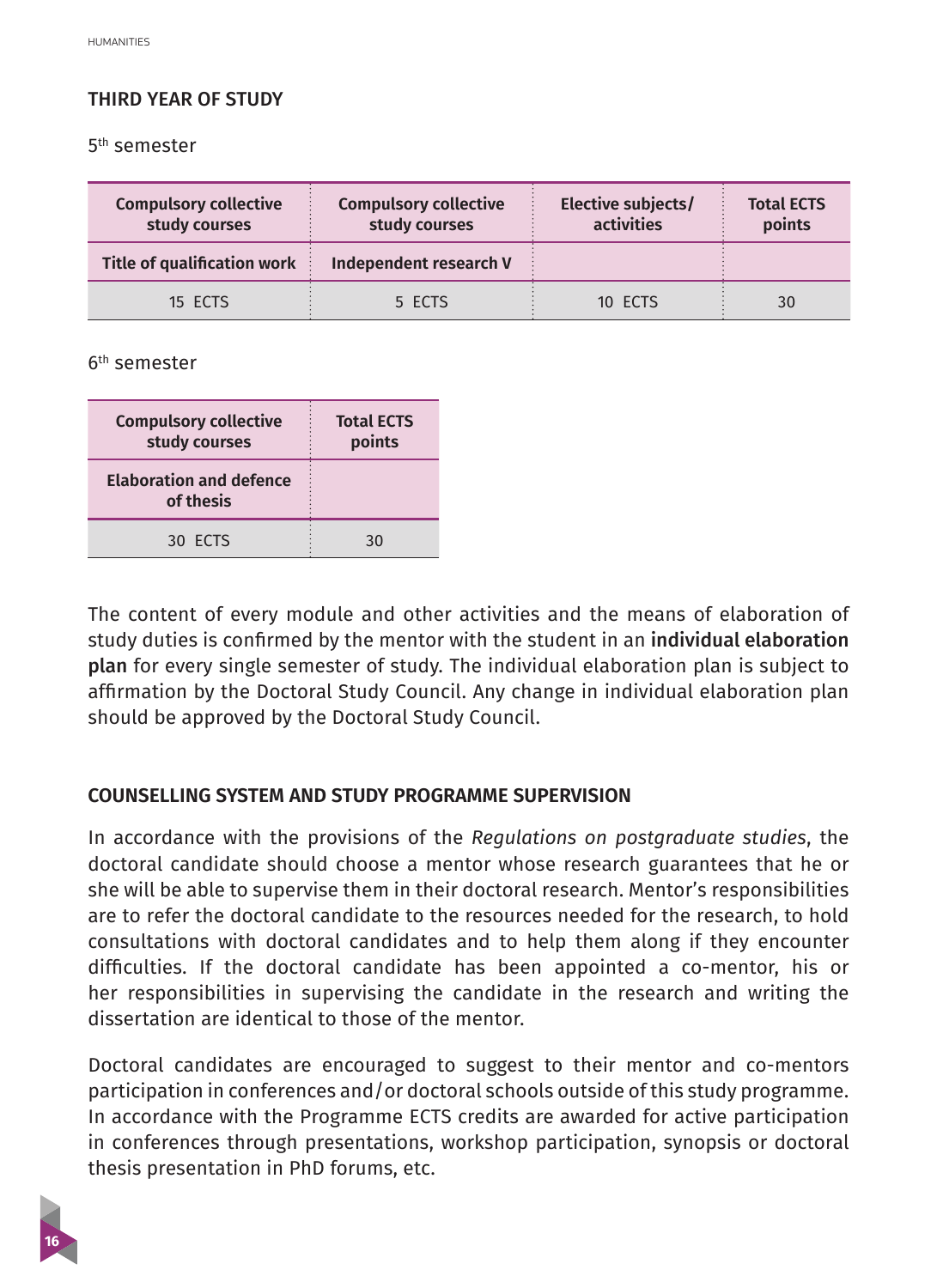## <span id="page-16-0"></span>**VII. ADVANCEMENT TO THE NEXT YEAR OF STUDY AND THE COMPLETION OF THE STUDY**

#### **ENTRY REQUIREMENTS FOR THE FIRST SEMESTER AND FOR ALL THE SUBSEQUENT SEMESTERS**

Entry requirements for the first semester of postgraduate doctoral study *Humanities* are described in detail in the open call for admission to the study. Doctoral candidates earn 30 ECTS credits in each semester, or 180 ECTS credits in sum for the three year study, which is the minimum requirement in order to be eligible for submission of the thesis for evaluation and defence.

At the end of every semester, the student and mentor both sign an Individual elaboration plan, verified by the Doctoral study council. The student enrols into the following year after verification of the Individual elaboration plan by the Doctoral study council. A basic condition of enrolment into a higher year is that a minimum of 60 ECTS points have been gained in the prior year of study, in accordance to the proposed Individual elaboration plan.

#### **CRITERIA AND TRANSFER OF ECTS CREDITS**

Doctoral candidates choose elective courses based on their own scientific interests, the selected area of research and through consultation with their mentors (and comentors).

Elective courses are included in individual plan and approved by the Doctoral study council.

Elective courses doctoral candidates choose from the postgraduate and graduate studies at the University of Zadar and the partner universities.

#### **PREREQUISITS FOR SUBMISSION OF THE DISSERTATION AND COMPLETION OF THE STUDY**

It is required of the doctorate thesis that it is an independent and original work by the applicant by which he/she will prove his/her independent scientific research by the application of scientific methods and which contains a scientific contribution to a corresponding scientific field, or corresponding scientific branch. The doctorate thesis is a public scientific or artistic work and is subject to public scientific and artistic evaluation. The form of the doctorate thesis in the humanities: a scientific work – monography.

# **17**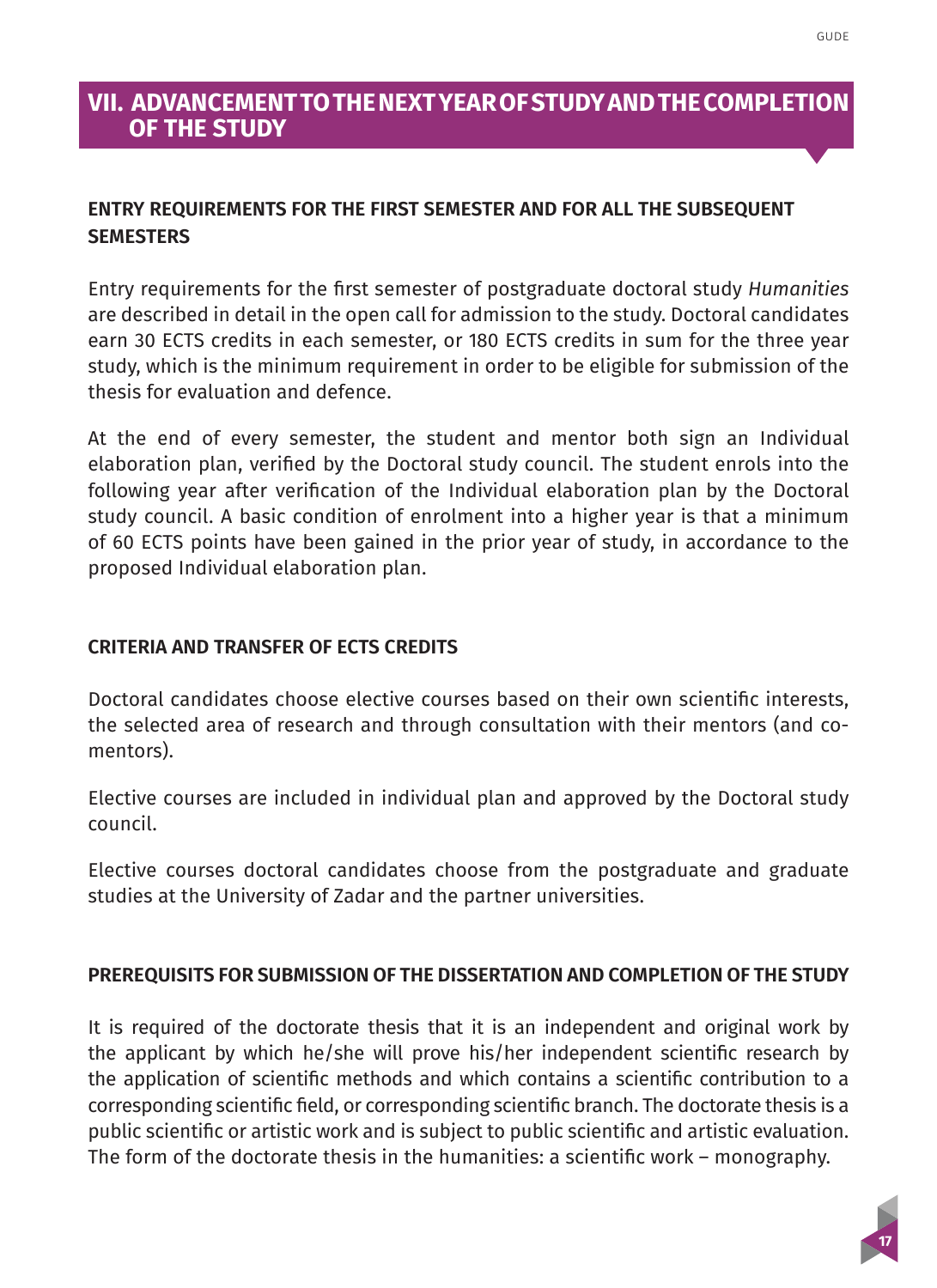The doctorate thesis is to be written in Croatian, but can be written, with the agreement of the mentor, in one of the world languages.

The title, abstract and key words of the doctorate thesis must be written in both Croatian and English. The doctorate thesis must be handed in two formats: in a bound printed format and in a digital format. The form and content of the doctorate thesis are prescribed on a specific form for the elaboration of the doctorate thesis, prescribed by the University of Zadar.

The theme of the doctorate thesis is to be declared during semester IV. The candidate, in agreement with his/her mentor's (and co-mentor), is to make a proposal of his/ her doctorate thesis in written form (synopsis). The content of the thesis proposal is prescribed under article 22, and the procedure of the acceptance of the doctorate thesis is prescribed under article 23 in the Protocols concerning postgraduate studies at the University of Zadar. The candidate declares the completed doctorate thesis with a written statement of agreement by his/her mentor's (and co-mentor). As a proposal of the Doctoral study council, a team of experts is to be selected in order to grade the doctorate thesis. The means by which the team of experts and the procedure by which the doctorate thesis is to be graded are prescribed under chapter XVI of the Protocols concerning postgraduate studies at the University of Zadar. The process of the defence of the doctorate thesis is enacted after the team of experts for the humanities and the Senate of the University of Zadar accept a positive report from the team of experts, within the duration of three months at the latest after the report has been accepted. The defence of the doctorate thesis is public and is enacted, as should be the case, before the committee who had graded the doctorate thesis. Eight days before the defence, an abstract of the doctorate thesis will be published on the University webpage. The defence of the doctorate thesis will be noted in the registry. The remaining determinants of the procedure of the defence of the doctorate thesis are prescribed under chapter XVII of the Protocols concerning postgraduate studies at the University of Zadar.

For the submission of the dissertation for the academic degree of doctor of science a doctoral candidate should:

- **▶** successfully defend the synopsis of doctoral thesis,
- **▶** collect at least 180 ECTS credits,
- **▶** receive the mentor's (and co-mentor's) written approval for submission of the dissertation containing an originality check.

The procedure for dissertation evaluation, requirements and defence is in accordance with the rules and procedures that apply to all doctoral programmes at the University of Zadar.